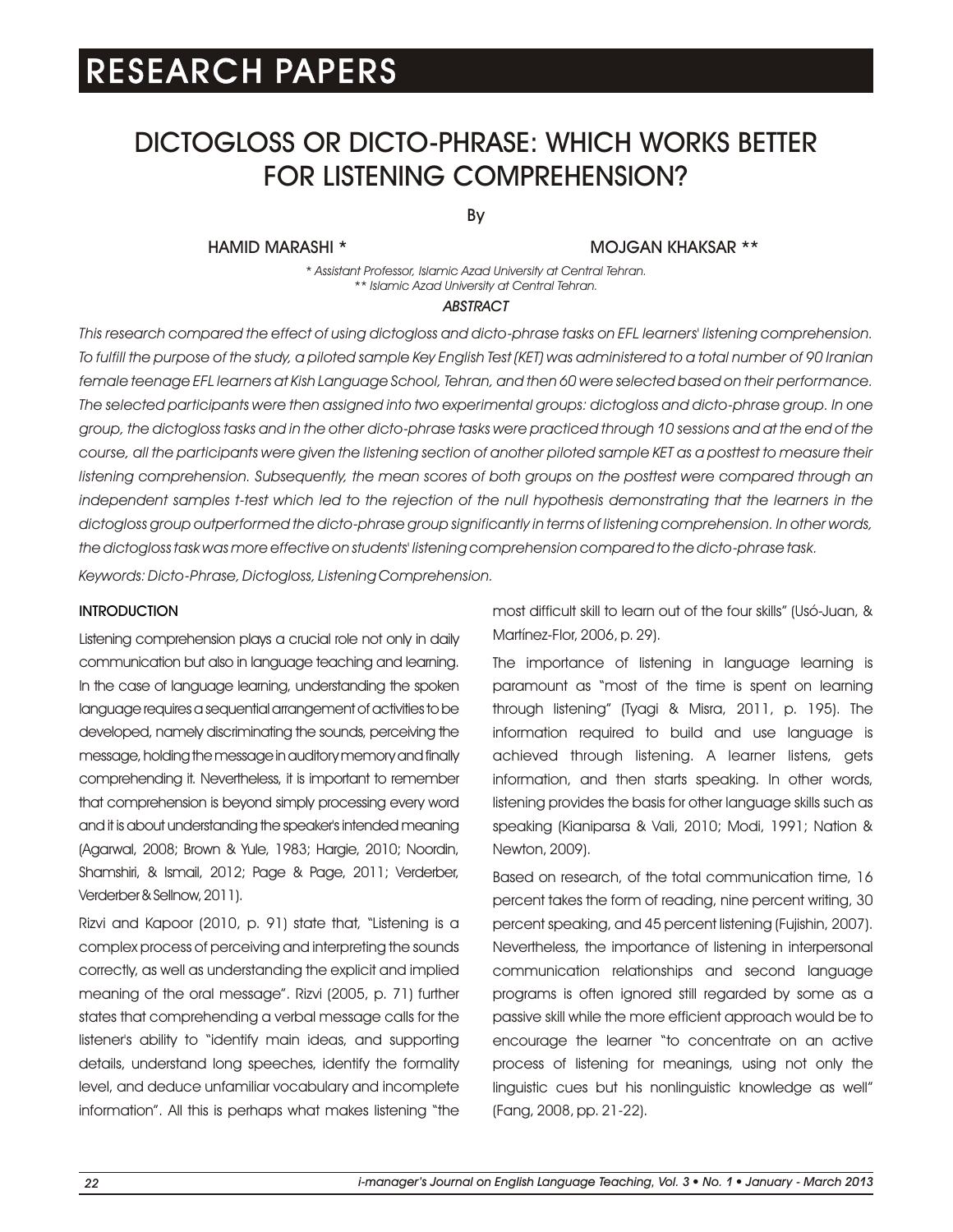Realistic listening thence requires an employment of appropriate listening texts and tasks among which dictation has proved to help improve listening skills (Delmonte, 2008; Farshid, & Farshid, 2010; Kiany & Shiramiry, 2002; Ndiforchu, 2011; Ur, 1984). Among the variations on dictation such as standard or full dictation, partial dictation – dicto-comp and dictogloss – are "very popular with teachers and students" (Nation & Newton, 2009, p. 59).

Dictogloss, which Wajnryb (1990) developed from dictation, has received attention in second language learning classrooms. Wajnryb argues that dictogloss tasks are practical listening activities in task-based language teaching which embody the four steps of preparation, dictation, reconstruction, and analysis besides correction. Through these steps, learners listen to a short text read twice to them by the teacher and take notes. Then they reconstruct the text in small groups and finally analyze and correct their texts (through which the learners receive feedback). Dictogloss requires the students to maintain as much information as possible and produce "grammatically accurate, textually cohesive, and logically sensible" texts (Wajnryb, p. 10).

Dictogloss tasks are meaning-based tasks aimed at processing the meaning more deeply rather than simply passing the input straight through short-term memory as in standard dictation. Wajnryb (1990) also states that, "Learners who regularly engage in dictogloss lesson gradually see a refinement in their global aural comprehension and note-taking skills" (p. 7). In other words, in dictogloss tasks, learners not only listen to the teacher for understanding the text but are also obliged to listen to other learners while working in groups to reconstruct the text in addition to practicing taking notes.

Along with the practicality of dictogloss as a type of meaning-based collaborative dictation task that enhances listening development (Brisk & Harrington, 2007; Nassaji & Fotos, 2011; Ranta & Lyster, 2007; Wajnryb, 1990), dicto-phrase (Zahedi, 2004) is a rather recent type of dictation that is noteworthy in teaching listening. Zahedi (2004) states that dicto-phrase or dictation-paraphrase is "an interface between teaching and testing which makes it an appropriate tool for tapping listening abilities for classroom purposes" (p. 107). He adds that dicto-phrase tasks are gist-getting tasks designed to give learners the opportunity to reproduce the propositions of language in their own words while concentrating on the content of the idea units. In other words, in dicto-phrase tasks after listening to the passage, learners are given a passage with blanks to complete with the gist of the meaning of the missing propositions rather than the exact replacement of the lexical phrases of the original text (Laleh-Parvar & Zahedi, 2007).

Moreover, the blanks are accompanied by wh-questions in brackets in order to help learners with recalling the information. Dicto-phrase tasks originate from real-life situations such as sending an email to a friend to tell them about some news they have heard for instance (Zahedi, 2004). Therefore, the texts chosen for dicto-phrase tasks are normally authentic to encourage learners to listen attentively.

Dictogloss and dicto-phrase then, as two different types of dictation, are observed as practical means of listening improvement in classrooms (Vasiljevic 2010) through which authentic materials can be incorporated. Both dictation types, that require understanding the meaning of the passage, provide the opportunity for learners to practice reproducing propositions of a dictated passage in their own words through the integration of listening and writing (Wajnryb, 1990; Zahedi 2004).

Regarding the issues of collaboration and note-taking in dictogloss, Storch (2002) states that the whole procedure of dictogloss is interactive and student-centered. When learners work in small groups to reconstruct the text, they tend to feel less intimidated and together they nurture individual responsibility and positive collaboration. On the contrary, dicto-phrase tasks are not concerned with collaboration and do not permit note-taking; rather, they require the reconstruction of the idea units of the passage the learners listen to, in which long term memory and recalling the information are of great importance. Laleh-Parvar and Zahedi (2004) demonstrated that dicto-phrase tasks diminish the role of short term memory and boost the role of long term memory in making responses. They also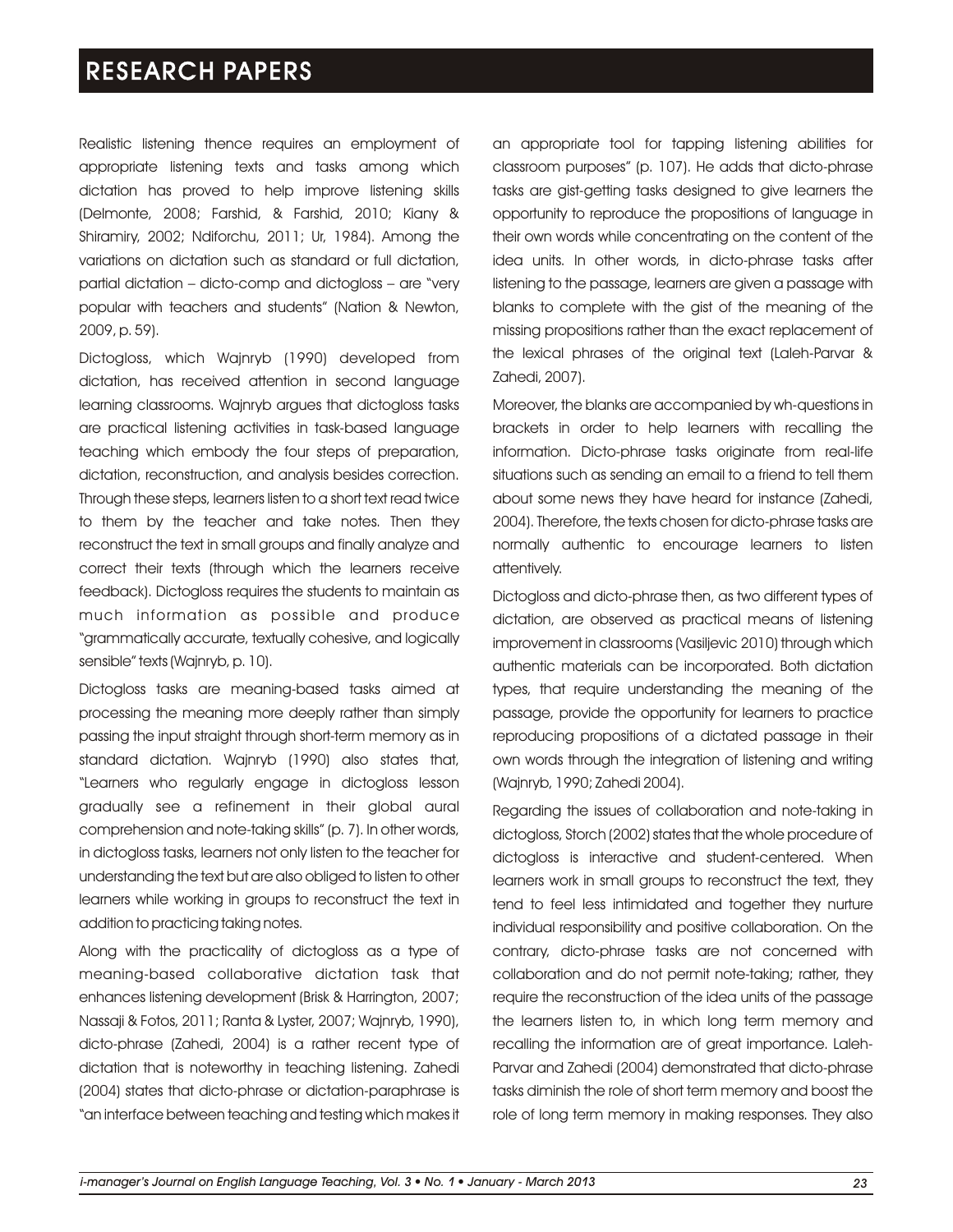found that the most significant strategies employed by the participants, while performing on dicto-phrase, were rereading and intelligent (not random) guessing.

In line with what has been discussed so far on the vital role of listening in language learning and the fact that both dictogloss and dicto-phrase tasks have proved to improve listening, the present study aimed to compare the effectiveness of these two dictation tasks on listening and particularly find the more effective one. Accordingly, the following research hypothesis was raised:

*H : There is no significant difference between the impact of <sup>0</sup> dictogloss and dicto-phrase tasks on EFL learners' listening comprehension.*

### Method

#### *Participants*

The participants in this study were 60 Iranian female EFL learners in a language school in Tehran. All participants were aged between 14 and 17 and at the preintermediate level of language proficiency who attended a 21-session course held two days a week, each session lasting for one hour and a half. The participants were selected among 90 pre-intermediate students at the same language school based on their scores on a language proficiency test previously piloted among 30 learners with the very much similar language background. The 60 participants who obtained a score of one standard deviation above and below the mean among the 90 who sat for the test were selected and subsequently assigned randomly into the two experimental groups with 30 participants in each.

### *Instrumentations and Materials*

To carry out the present study, the researchers employed a number of instrumentations as tests, scoring rubrics, and instructional materials discussed below.

A piloted mock Key English Test (KET) designed by Cambridge was used as a language proficiency test in order to select the sample for the study. This test was used to make a homogeneous sample in terms of the language proficiency level.

The main course book used in both groups was "Pacesetter" by Strange and Hall (2005), which is designed specifically for teenagers with a communicative approach that presents the new language in contexts relevant to teenagers and in ways which actively involve them in the learning process. Every unit of the book covers all four language skills as well as pronunciation and vocabulary to develop the learners' fluency and confidence in understanding and using English.

For this particular study, 10 texts suitable in length and difficulty level for the learners in both groups were adopted from various sources and covered in 10 sessions during the 21-session course in each group. The texts used in both groups were the same and related to the topics of their course book: sports, our world, environmental problems, food, street markets, hoaxes, theme restaurants, diet, health, and global language. The difference between the two groups lay in the procedure of teaching the texts, details of which appear in the procedure section below. The listening paper of another sample piloted KET was used as the posttest and administered to both groups at the end of the course.

#### *Procedure*

Following the selection of the participants and the random assignment of the two experimental groups with 30 participants in each group (a total of four classes), the treatment, which was conducted by one of the researchers as the teacher of both groups, commenced. As the teacher had to accommodate the treatments into the usual program of the course, she allocated 10 out of the 21 sessions of the course to the treatments in each experimental group. Dictogloss and dicto-phrase, as the treatments, were practiced every other session in each class with the teacher introducing the tasks to the participants in each group in the first session.

In one experimental group, dictogloss and in the other dicto-phrase were practiced as the treatments. For this study, the same 10 texts (described in the instrumentation section) were used. In the dictogloss group, the teacher went through four stages in the classroom: preparation, dictation, reconstruction, and analysis with correction. In the first stage, the teacher prepared the learners for the text they were supposed to listen to by asking questions and engaging the learners in very short discussions on the topic.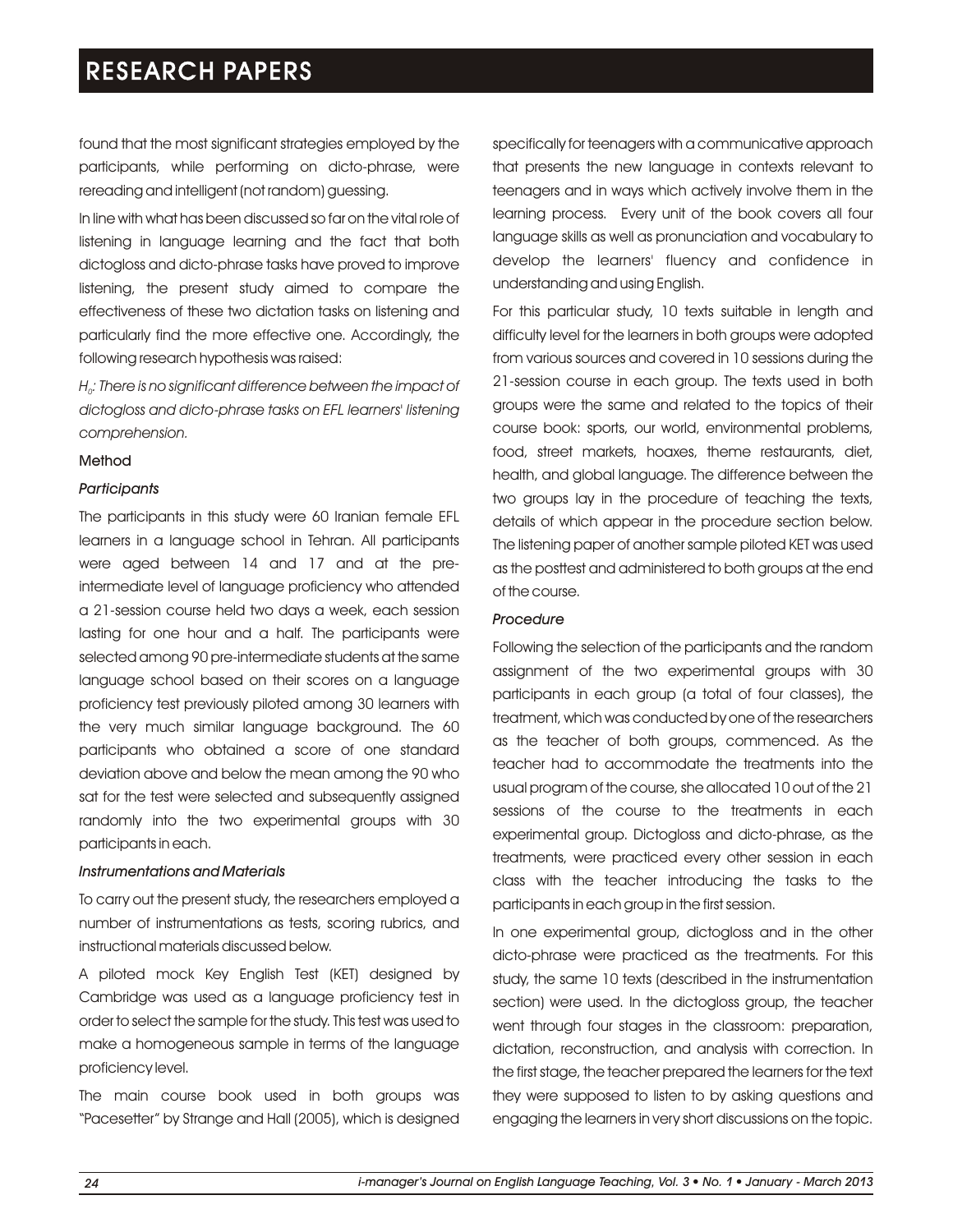Meanwhile she pre-taught any necessary words related to the text and wrote them on the board and ensured that the learners knew what they were supposed to do. Then the board was erased before the actual listening started so that the listening part of the task was challenging enough.

After the preparation, in the second stage which was the dictation, the learners listened to an audio recording of the text three times without any pauses. The first time, they just listened and got a general feeling of the text. The second and third time, they took down notes as they were encouraged to listen for content words which assisted them in reconstructing the text.

At the conclusion of the dictation, learners went through the third stage: reconstruction. The learners were put in groups of three and asked to reconstruct the text in about 10 minutes. Learners pooled their notes and produced their own written version of the text from their shared resources. This reconstruction aimed to retain the meaning and form of the original text but was not a word-for-word copy of the text they listened to. Instead, students worked in groups to create a cohesive text with correct grammar. During this stage, the teacher did not provide any language input.

In the final stage of the task, the learners spent about 10 minutes on analyzing and correcting their texts. They compared their text with the reconstructions of other learners and the original text and made any necessary corrections.

In the dicto-phrase group, the teacher also went through the four stages of preparation, dictation, reconstruction, and analysis with correction. In the first stage, like the dictogloss, she introduced the topic of the upcoming text and let the learners find out about the topic by asking some questions about it and having a very short discussion. She also did some preparatory vocabulary work and wrote the new words on the board and ensured that the learners knew what they were supposed to do. Then she erased the board before the actual listening started.

After the preparation, the learners went through the dictation stage. The learners listened to an audio recording of the text three times without any pauses. The first time, they just listened and got a general feeling of the text. The second and third time, unlike the dictogloss, the learners

were asked just to listen and were not allowed to take notes. They were told that they would be given a passage after listening so they did not need to take notes, but they were encouraged to listen very carefully to get the details.

In the third stage, or reconstruction, the learners were given a passage with blanks and were asked to fill them with the gist of the meaning of the missing propositions and not necessarily the exact words. The blanks were also accompanied by wh-questions in brackets in order to help the learners with recalling the information. The blanks were meant to be filled with a phrase or a sentence. The learners worked individually in this section and spent nearly five minutes on reconstructing their stories.

Finally, in the analysis and correction stage, the learners compared their text with the reconstructions of other learners and the original text and made the necessary corrections. At the end of the course, the participants in both groups were given the posttest described earlier.

#### **Results**

The details of the statistical analyses conducted to test the hypothesis of the study are presented in a chronological order of participants selection, posttest administration, and testing the hypothesis.

To select the participants required for this study, the researchers used a piloted KET, the reliability estimate of which was an acceptable Cronbach's Alpha Index of 0.849. Furthermore, the inter-rater reliability of the two raters scoring the writing parts of the KET was significant at the 0.01 level  $(r = 0.710)$  while that of the two raters scoring the speaking section was also significant at the above level  $(r =$ 0.711).

Once the 60 participants were selected from the 90 who took the test based on their scores falling one standard deviation above and below the mean, the selected participants were randomly assigned into two experimental groups of dictogloss and dicto-phrase. The descriptive statistics of the scores of the two groups on the proficiency test appear in Table 1. As is clear, the mean and the standard deviation of the dictogloss group prior to the treatment were 70.53 and 6.50, respectively, while those of the dicto-phrase group stood at 70.18 and 5.95, respectively.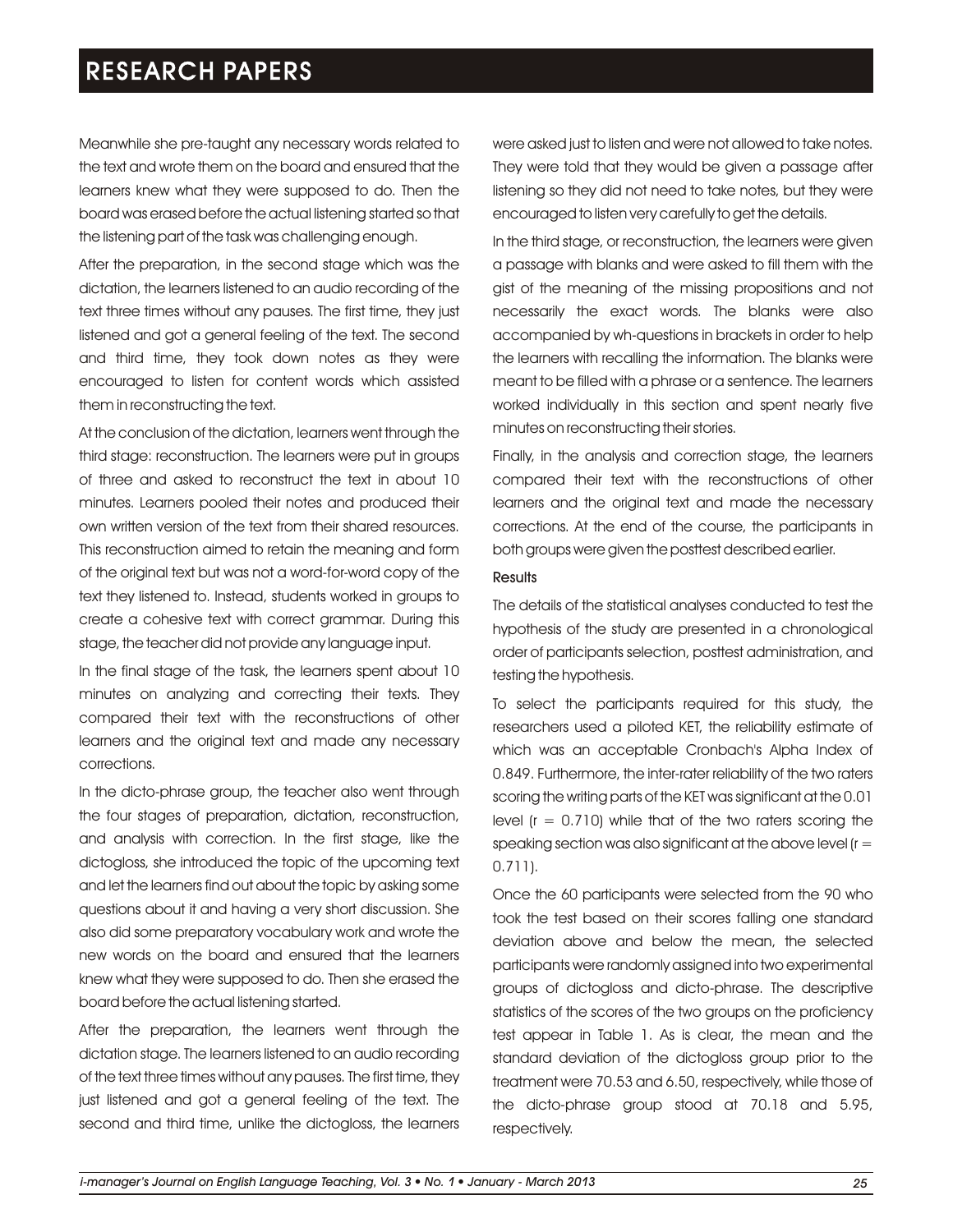Prior to the treatment, to ensure that the two groups displayed no significant difference on the whole in terms of their language proficiency, a comparison of the means had to be conducted to see whether there was a significant difference between the mean score of each group. Consequently, an independent samples *t-*test was required.

With the skewness ratios of both groups being 0.50 (0.216 / 0.427) and 0.22 (0.096 / 0.427) and both values falling within the range of -1.96 and 1.96, the normality of distribution within each group was guaranteed. Table 2 includes the results of the *t*-test run between the mean scores of the two groups on the proficiency test.

The results ( $t = 0.217$ ,  $p = 0.829 > 0.05$ ) indicate that there was no significant difference between the mean scores of the two groups at the outset. Hence, the researchers could rest assured that both groups manifested no significant difference in their language proficiency prior to the treatment.

Once the treatment in each group was over, the piloted listening posttest comprising 25 items which enjoyed a reliability of 0.71 was conducted. Table 3 contains the group statistics for this administration with the mean and standard deviation of the dictogloss group standing at

|                       | N  |                     | Minimum Maximum Mean |  | Std.<br>Deviation                                  | Skewness |      |  |
|-----------------------|----|---------------------|----------------------|--|----------------------------------------------------|----------|------|--|
|                       |    | Statistic Statistic |                      |  | Statistic Statistic Statistic Statistic Std. Error |          |      |  |
| <b>Dictogloss</b>     | 30 | 61.00               | 81.50                |  | 70.5333 6.50256                                    | .216     | .427 |  |
| Dicto-<br>phrase      | 30 | 61.00               | 81.00                |  | 70.1833 5.95020                                    | .096     | .427 |  |
| Valid N<br>(listwise) | 30 |                     |                      |  |                                                    |          |      |  |

| Table 1. Descriptive Statistics of the Two Groups |
|---------------------------------------------------|
| Prior to the Treatment                            |

|                                      | Levene's<br>Test |                  | t-test for equality of means |           |      | 95% Confidence<br>Interval of the<br>Difference           |         |               |             |
|--------------------------------------|------------------|------------------|------------------------------|-----------|------|-----------------------------------------------------------|---------|---------------|-------------|
|                                      | F                | Sig.             |                              | Df        |      | Sig. (2- Mean Std. Error<br>tailed) Difference Difference |         |               | Lower Upper |
| Equal<br>variances<br>assumed        |                  | .303, .584, .217 |                              | 58        | .829 | .35000                                                    | 1.60923 | $-2.87$ 3.571 |             |
| Equal<br>variances<br>not<br>assumed |                  |                  |                              | .217 57.5 | .829 | .35000                                                    | 1.60923 | $-2.87$       | 3.571       |

Table 2 Independent Samples t-Test of the Two Groups' Mean Scores on the Proficiency Test

18.10 and 3.60, respectively, while those of the dictophrase group were 16.23 and 3.41, respectively.

To demonstrate any possible significant difference in the performances of the dictogloss and dicto-phrase group and to test the null hypothesis of the study, the researchers conducted an independent samples *t*-test. Again, the skewness ratios resembled normalcy of the scores (-0.14 and 1.60) and thus running a *t*-test was legitimized.

Based on Table 4 (*t* = 2.060, df = 58, *p =* 0.044 < 0.05, two-tailed), there was a significant difference between the mean scores of the two groups at the posttest. Thus, by virtue of the means that the two groups obtained, it is evident that the dictogloss group outperformed the dictophrase group. In other words, it can be concluded that the presupposed null hypothesis was rejected meaning that the difference observed between sample means was large enough to be attributed to the differences between the population means and therefore not due to sampling errors.

To determine the strength of the findings of the research, that is, to evaluate the stability of the research findings across samples, effect size was also estimated to be 0.53. According to Cohen (1988, p. 22), this is a moderate effect size. Therefore, the findings of the study could be moderately generalized.

#### Discussion

|                       | N    |         | Mean           | Std. Deviation Skewness<br>Statistic Statistic Std. Error Statistic Statistic Std. Error |         |      |
|-----------------------|------|---------|----------------|------------------------------------------------------------------------------------------|---------|------|
|                       |      |         |                |                                                                                          |         |      |
| <b>Dictogloss</b>     | 30   |         | 18.1000 .65802 | 3.60412                                                                                  | $-.063$ | .427 |
| Dicto-phrase          | - 30 | 16.2333 | .62272         | 3.41077                                                                                  | .686    | .427 |
| Valid N (listwise) 30 |      |         |                |                                                                                          |         |      |

#### Table 3. Descriptive Statistics of the Posttest

|                                      | Test | Levene's |                    | t-test for equality of means |                                                              | 95% Confidence<br>Interval of the<br><b>Difference</b> |  |             |
|--------------------------------------|------|----------|--------------------|------------------------------|--------------------------------------------------------------|--------------------------------------------------------|--|-------------|
|                                      | F    | Sig.     | $+$                |                              | Df Sig. (2- Mean Std. Error<br>tailed) Difference Difference |                                                        |  | Lower Upper |
| Equal<br>variances<br>assumed        |      |          | .087 .769 2.060 58 | .044                         | 1.86667                                                      | .90596                                                 |  | .0531 3.680 |
| Equal<br>variances<br>not<br>assumed |      |          | 2.060 57.8 .044    |                              | 1.86667                                                      | .90596                                                 |  | .0530 3.680 |

Table 4. Independent Samples t-Test of the Two Groups' Mean Scores on the Posttest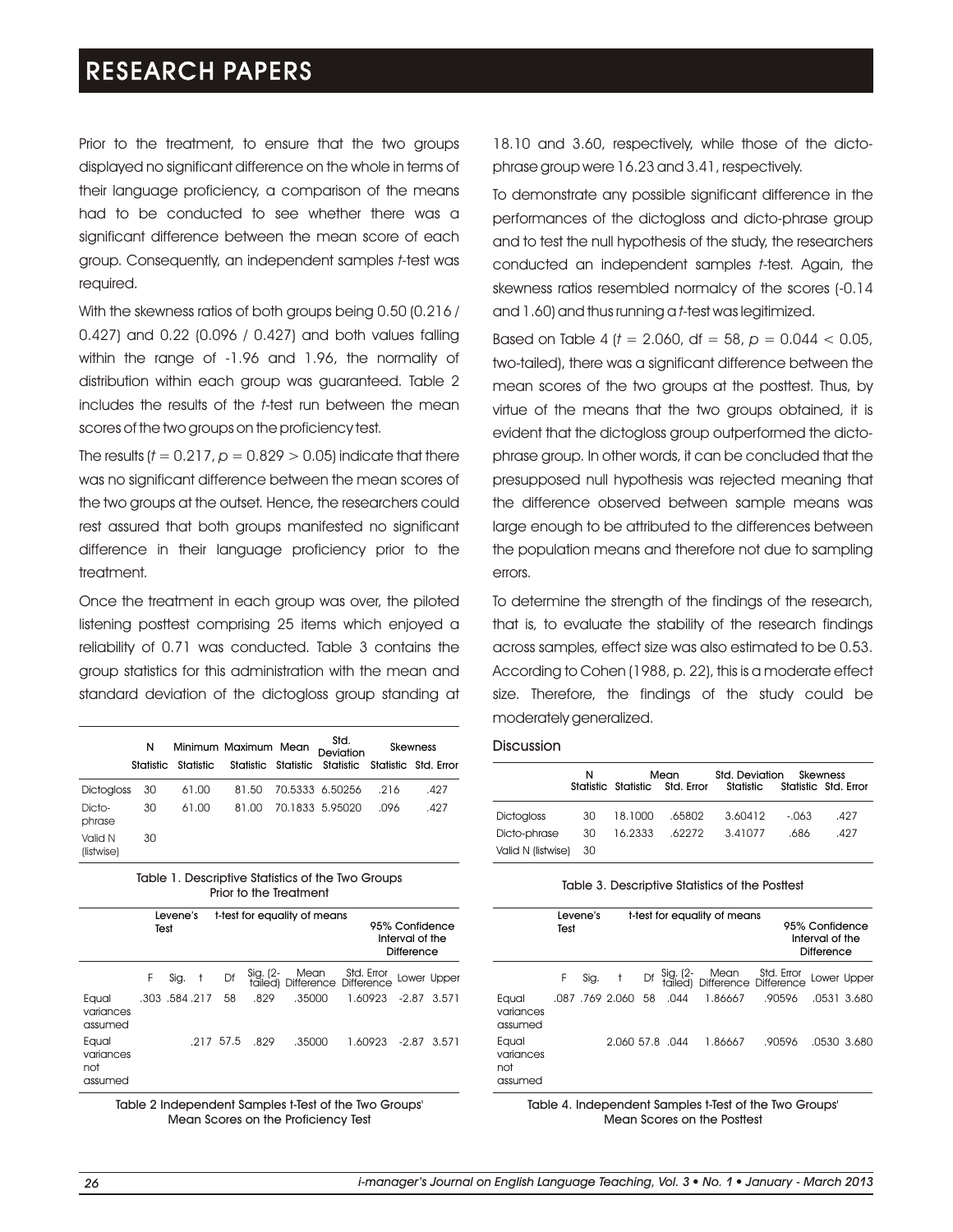The results of the present study can be interpreted in line with the findings of Jacobs and Small (2003) and Vasiljevic (2010) that dictogloss is not only a practical means of listening improvement in classrooms but also offers numerous potential advantages over other models of listening comprehension such as the integration of all four language skills, engaging learners in authentic communication, and encouraging cooperation among learners, as well as self and peer-assessment.

As Jacobs and Small (2003) note and as reconsolidated in this study, the dictogloss method combines conventional teaching procedures such as topical warm-up, explicit vocabulary instruction, and possibly grammar correction with a new type of meaning-based listening activity. A dictogloss listening class embodies several important principles of language learning such as learner autonomy, cooperation among learners, focus on meaning, and self and peer-assessment.

In dictogloss, learners work cooperatively, that is to say that they work together not only to maximize their own learning but also to maximize the learning of all other group members (Johnson & Johnson, 1999; Marashi & Baygzadeh, 2010). To this end, the researchers clearly observed that the learners were actively involved in doing the dictogloss activities cooperatively. While practicing and using all modes of language, learners were engaged in authentic communication and were helping one another. Dictogloss tasks provided learners with enough time to become familiar with the intended topic in each session and that they were engaged in the tasks and seemed to be enjoying it.

The dictogloss procedure involved learners in both decoding and encoding the message and observed during the instruction, it enhanced their listening as well as their writing and communication skills. It pushed learners to produce a meaningful text while cooperating with other learners. The task provided learners with a sense of achievement and encouraged them to think about the process of their language learning.

#### Conclusion

The abovementioned finding presents some important implications for teaching listening comprehension to

syllabus designers, teachers, and learners that favor speaking along with listening. First and foremost, English language teachers can help learners benefit from dictogloss in their classrooms. Regarding the collaborative nature of dictogloss, teachers can use these tasks in the classroom to raise learners' motivation in their own learning and that of their classmates, while working in groups.

One of the issues that teachers face in teaching listening in classrooms is the inappropriateness of the listening contents/scripts in regards of culture, age, or the needs of the learners. Using dictogloss, teachers can replace the content with a proper one and then read it to the class. It allows the teacher to match the listening content with the needs of the learners and also helps learners get motivated to listen.

The findings of this research can also help syllabus designers and textbook writers to raise learners' interest in listening. Regarding most learners' preference for speaking, and lack of interest in listening and probably writing, syllabus designers can include more dictogloss tasks, so that learners get motivated to do the listening tasks. In other words, dictogloss tasks can be inserted into textbooks to engage learners not only in listening but also in taking notes, speaking and writing a paragraph cooperatively, and finally reading their paragraph, i.e. the integration of all four language skills.

Besides, syllabus designers can take advantage of a host of variations on dictogloss task types and hence avoid monotony in listening tasks.

To conclude, the researchers would like to offer the following two suggestions for further research.

- In this study, the impact of dictogloss and dicto-phrase tasks on listening was investigated comparatively. As another suggestion, other such researches could be carried out to compare the impact of dictogloss and dicto-phrase on other skills or subskills, such as speaking or vocabulary learning.
- There is a host of variations on dictogloss. Therefore, another study could be conducted to compare different types of dictogloss in terms of their impact not only on listening, but also speaking or writing.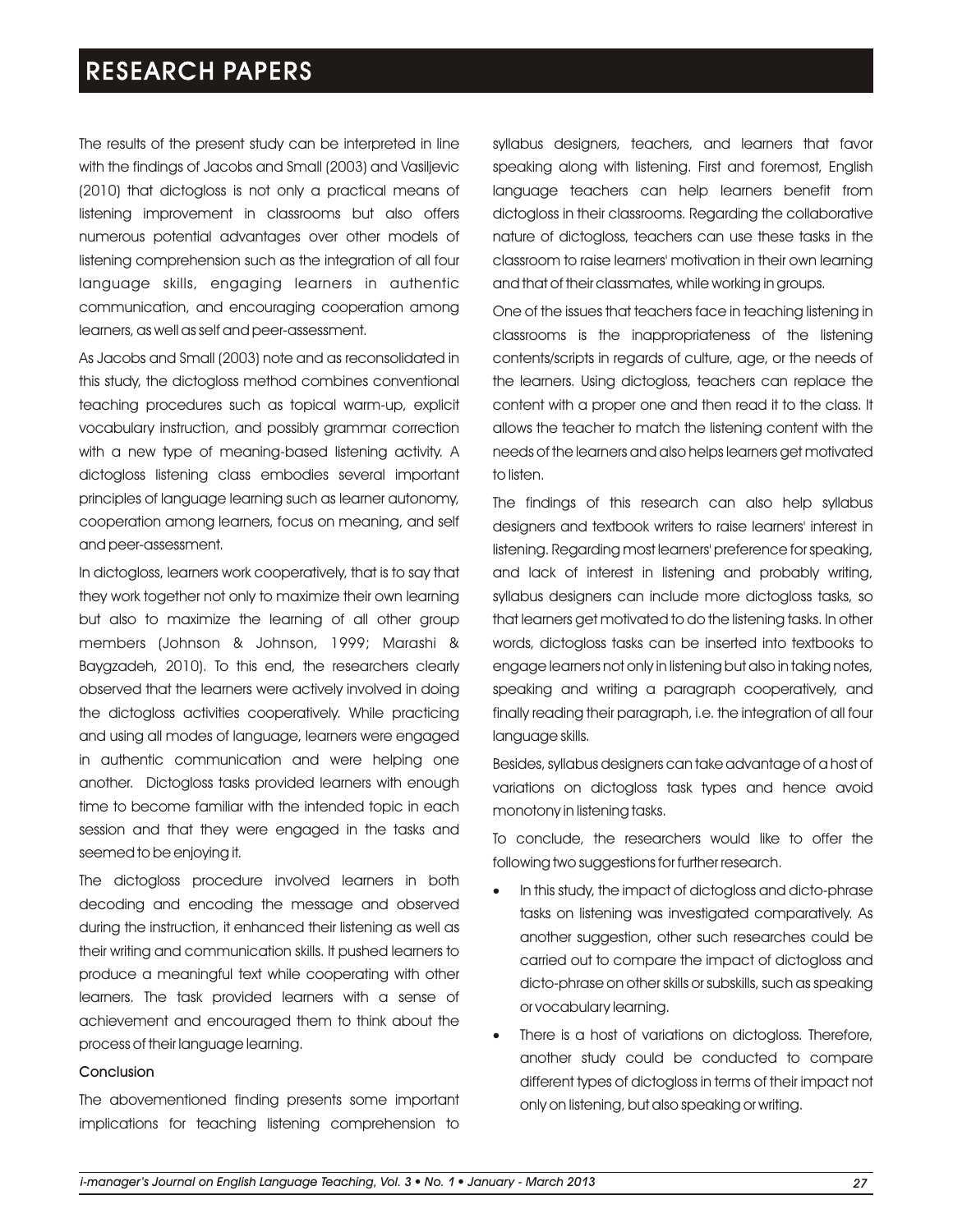### References

[1]. Agarwal, M. (2008). *Remedial English language*. Meerut, India: Krishna Publication.

[2]. Brisk, M. E., & Harrington, M. M. (2007). *Literacy and bilingualism: A handbook for all teachers* (2nd Ed.). Mahwah, NJ: Lawrence Erlbaum.

[3]. Brown, G., & Yule, G. (1983). *Teaching the spoken language: An approach based on the analysis of conversational English.* Cambridge: Cambridge University Press.

[4]. Cohen, J. (1988). *Statistical power analysis for the behavioral sciences* (2nd ed.) Hillsdale, NJ: Lawrence Erlbaum.

[5]. Delmonte, R., (2008). Speech synthesis for language tutoring systems. In V. M. Holland & F. P. Fisher (Eds.), *The path of speech technologies in computer assisted language learning: From research toward practice* (pp. 123-150). New York: Routledge.

[6]. Fang, X. (2008). Listening comprehension in EFL teaching. *US-China Foreign Language, 6*(1). Retrieved on September. 26, 2011 from www.linguist.org.cn/doc/ uc200801/uc20080105.pdf

[7]. Farshid, K., & Farshid, F. (2010). The effect of oral dictation as a teaching technique on the listening comprehension of the elementary EFL learners. *Foreign Language Teaching Journal 25*(1), 37-44. Retrieved on July, 26, 2012, from: www.roshdmag .ir/Roshdmag\_content/ media/Magazine2/fa/2010/10/172.pdf

[8]. Fujishin, R. (2007). *Creating effective groups: The art of small group communication*. Lanham, MD: Rowman & Littlefield.

[9]. Hargie, O. (2010). *Ski l led interpersonal communication: Research, theory and practice* (5th Ed.). New York: Routledge.

[10]. Jacobs, G., & Small, J. (2003). Combining dictogloss and cooperative learning to promote language learning. *The Reading Matrix 3*(1), 1-15.

[11]. Johnson, D. W., & Johnson, R. T. (1999). What makes cooperative learning work. In D. Kluge, S. McGuire, D. Johnson, & R. Johnson (Eds.), *Cooperative learning* (pp. 23- 36). Tokyo, Japan: JALT Applied Materials.

[12]. Kianiparsa, P., & Vali, S. (2010). The Effect of grammar learning on speaking ability of EFL learners. *ELT Weekly, 2*(53), 7-15.

[13]. Kiany, G. R., & Shiramiry, E. (2002). The effect of frequent dictation on the listening comprehension ability of elementary EFL learners. *TESL Canada Journal, 20*(1), 57- 63.

[14]. Laleh-Parvar, S., & Zahedi, H. (2007). The construct validation of dicto-phrase. *Iranian Journal of Applied Linguistics, 10*(1), 91-114.

[15]. Marashi, H., & Baygzadeh, L. (2010). Using cooperative learning to enhance EFL learners' overall achievement. *Iranian Journal of Applied Linguistics, 13*(1), 73-98.

[16]. Modi, D. J. (1991). *Construction and standardisation of listening comprehension test*. New Delhi: Mittal Publications.

[17]. Nassaji, H., & Fotos, S. (2011). *Teaching grammar in second language classrooms: Integrating form-focused instruction in communicative context*. New York: Routledge.

[18]. Nation, I. S. P., & Newton, J. (2009). *Teaching ESL/EFL listening and speaking*, New York: Routledge.

[19]. Ndiforchu, N. A. (2011). *A teacher's notes: Helping parents prepare their children at home for success in school*. Bloomington, IN: Author House.

[20]. Noordin, N., Shamshiri, K., & Ismail A. (2012). Effects of task difficulty in listening comprehension. In N. M. Seel (Ed.) *Encyclopedia of the sciences of learning* (pp. 1093-1095). New York: Springer.

[21]. Page, R. M., & Page, T. S. (2011). *Promoting health and emotional well-being in your classroom*. Canada: Jones & Bartlett Publishers.

[22]. Ranta, L., & Lyster, R. (2007). A cognitive approach to improving immersion students' oral language abilities: The awareness-practice-feedback sequence. In R. <u>[DeKeyser](http://www.google.com/search?tbo=p&tbm=bks&q=inauthor:%22Robert+DeKeyser%22)</u> (Ed.) *Practice in a second language: Perspectives from applied linguistics and cognitive psychology* (pp. 141-160). Cambridge: Cambridge University Press.

[23]. Rizvi, M. A. (2005). *Effective technical communication*. New Delhi: Tata McGraw-Hill Education.